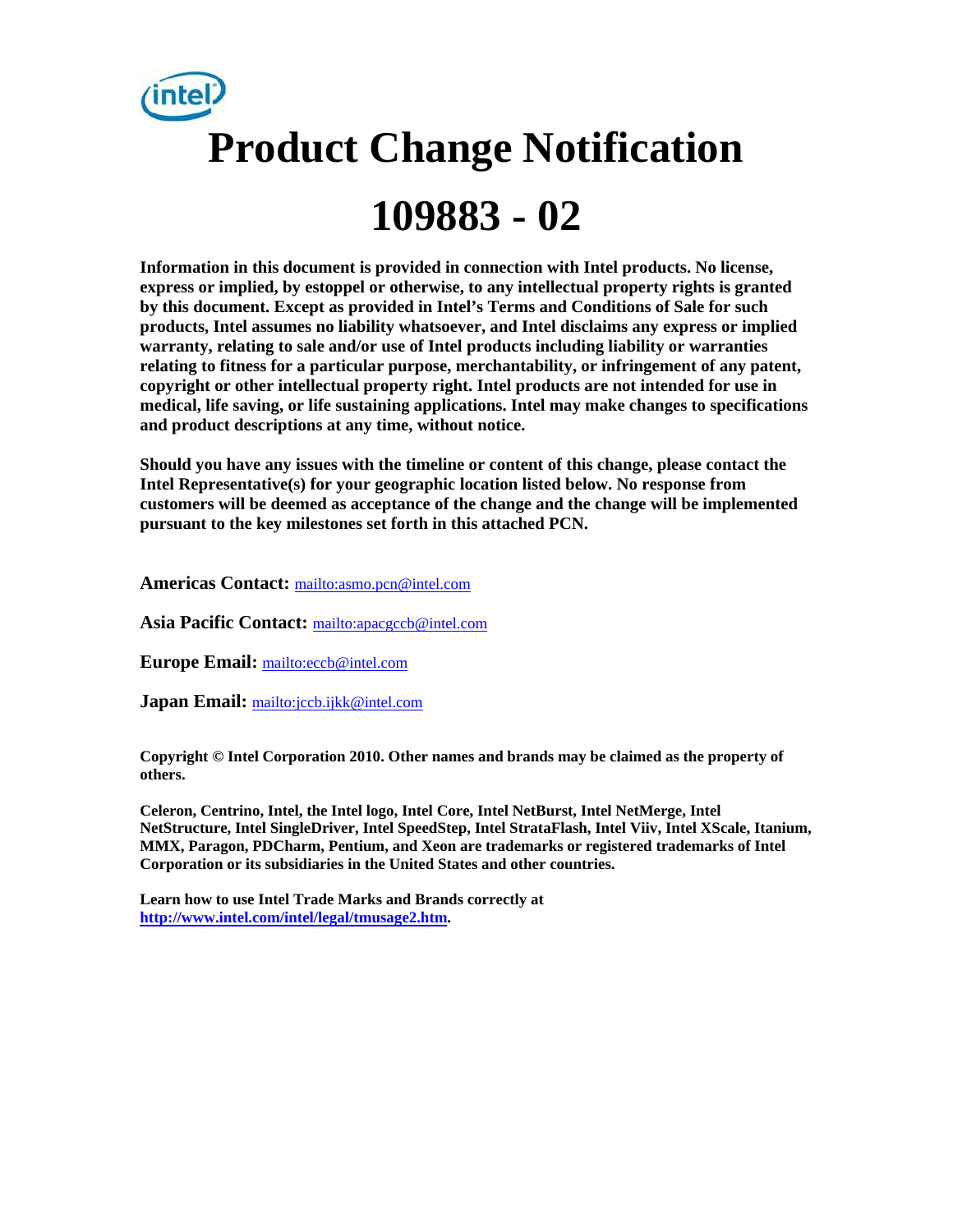# *(intel)* **Product Change Notification**

| <b>Change Notification #:</b> | 109883 - 02                                                                                |
|-------------------------------|--------------------------------------------------------------------------------------------|
| <b>Change Title:</b>          | DP45SG, PCN 109883-02, Product Material,                                                   |
|                               | Replace resistor and capacitor to improve<br>reliability of the voltage regulator circuit, |
|                               | <b>Reason for Revision: To add diagram to</b>                                              |
|                               | "Description of Change to Customer" section                                                |
| <b>Date of Publication:</b>   | <b>April 05, 2010</b>                                                                      |

#### **Key Characteristics of the Change:**

Product Material

#### **Forecasted Key Milestones:**

| Date Customer Must be Ready to Receive Post-Conversion Material: |  |  |  | Mar 25, 2010 |  |
|------------------------------------------------------------------|--|--|--|--------------|--|
|                                                                  |  |  |  |              |  |

The date of "First Availability of Post-Conversion Material" is the projected date that a customer may expect to receive the Post-Conversion Materials. This date is determined by the projected depletion of inventory at the time of the PCN publication. The depletion of inventory may be impacted by changes to supply and demand, therefore, although customers should be prepared to receive the Post-Converted Materials on this date, Intel will continue to ship and customers may continue to receive the pre-converted materials until the inventory has been depleted.

#### **Reason for Revision: To add diagram to "Description of Change to Customer" section**

#### **Description of Change to the Customer:**

Intel has implemented the following changes:

- 1. Replace 1K ohm resistor at location PC2080 (refer to diagram below) with a 22K ohm resistor to improve reliability of the voltage regulator circuit.
- 2. Add a 1uF capacitor at location PC101 (refer to diagram below) to improve reliability of the voltage regulator circuit.